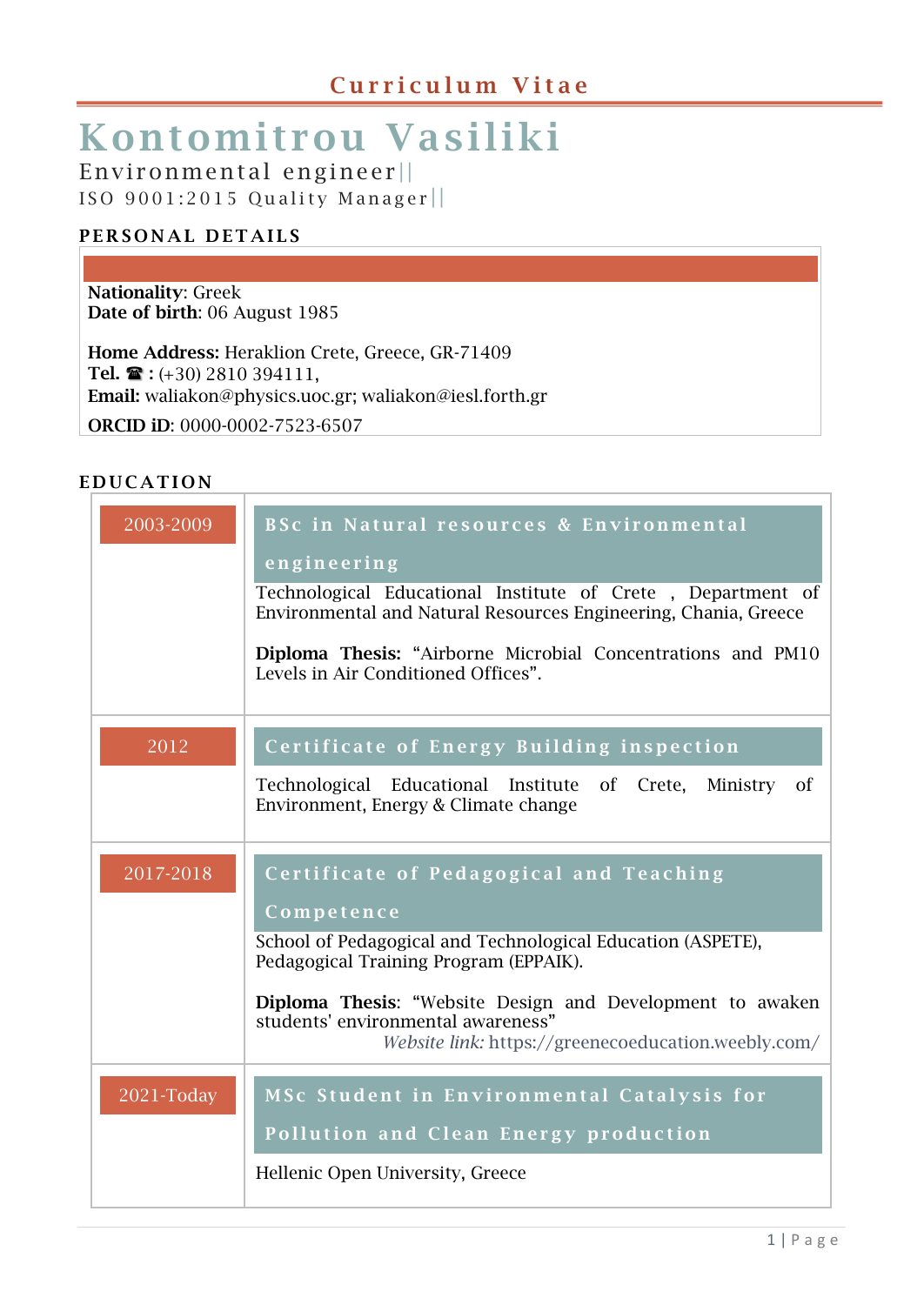### WORK EXPERIENCE

| <b>Jan 2013 - Today</b> | Research staff                                                                                                                                                                                                                                                                                                                                                                                                                                                                                                             |
|-------------------------|----------------------------------------------------------------------------------------------------------------------------------------------------------------------------------------------------------------------------------------------------------------------------------------------------------------------------------------------------------------------------------------------------------------------------------------------------------------------------------------------------------------------------|
|                         | Design and Simulation of fabrication process procedures on<br>semiconductor devices and circuits, thin film optical<br>characterization techniques in semiconductor materials, as<br>Spectroscopic Ellipsometry. Contribution in preparation of<br>National<br>and European proposals. Contribution<br>in<br>implementation of Quality Management Systems (ISO 9001).<br><b>Foundation for Research and Technology - Hellas (FORTH-</b><br>IESL), Microelectronics Research<br>Group<br>(MRG),<br>Heraklion, Crete, Greece |
| Mar 2009 -Nov 2012      | Design Engineer- Freelance                                                                                                                                                                                                                                                                                                                                                                                                                                                                                                 |
|                         | Fully proficient in CAD systems to generate new drawings,<br>modify existing designs, provide electrical specifications and<br>generally involved in projects throughout the whole<br>production process.                                                                                                                                                                                                                                                                                                                  |
| Nov 2008- Dec 2008      | Research assistant - Environmental                                                                                                                                                                                                                                                                                                                                                                                                                                                                                         |
|                         | Geotechnology                                                                                                                                                                                                                                                                                                                                                                                                                                                                                                              |
|                         | Magnetic, Resistivity and Electromagnetic survey at Ancient<br>Nikopolis in Epirus.<br>FORTH-IMS (Institute for Mediterranean Studies, Crete),<br>Laboratory of Geophysical - Satellite Remote Sensing and<br>Archaeo-environment.                                                                                                                                                                                                                                                                                         |
| Mar 2008 - Aug 2008     | Internship in Department of Environment                                                                                                                                                                                                                                                                                                                                                                                                                                                                                    |
|                         | Preparation of Environmental Impact Assessment for a wide<br>range of projects in the public sector (renewable energy,<br>water projects, road works etc.)<br><b>O.AN.A.K</b> (Eastern Crete Development Organisation),<br>Heraklion - Crete, Department of Environment.                                                                                                                                                                                                                                                   |

### **SKILLS**

| <b>Technical Knowledge</b> | $\checkmark$ Experience in software programs simulating fabrication<br>process procedures on semiconductor devices and<br>circuits.<br>$\checkmark$ Experience in designing photolithographic masks.<br>$\checkmark$ Experience in modeling of lithographic processes.<br>$\checkmark$ Experience in semiconductor device modelling.<br>$\checkmark$ Experience in thin film optical characterization in<br>semiconductor materials, Spectroscopic Ellipsometry<br>technique. |
|----------------------------|-------------------------------------------------------------------------------------------------------------------------------------------------------------------------------------------------------------------------------------------------------------------------------------------------------------------------------------------------------------------------------------------------------------------------------------------------------------------------------|
|                            | $\checkmark$ Experience of implementing Quality Management<br>Systems (ISO 9001)                                                                                                                                                                                                                                                                                                                                                                                              |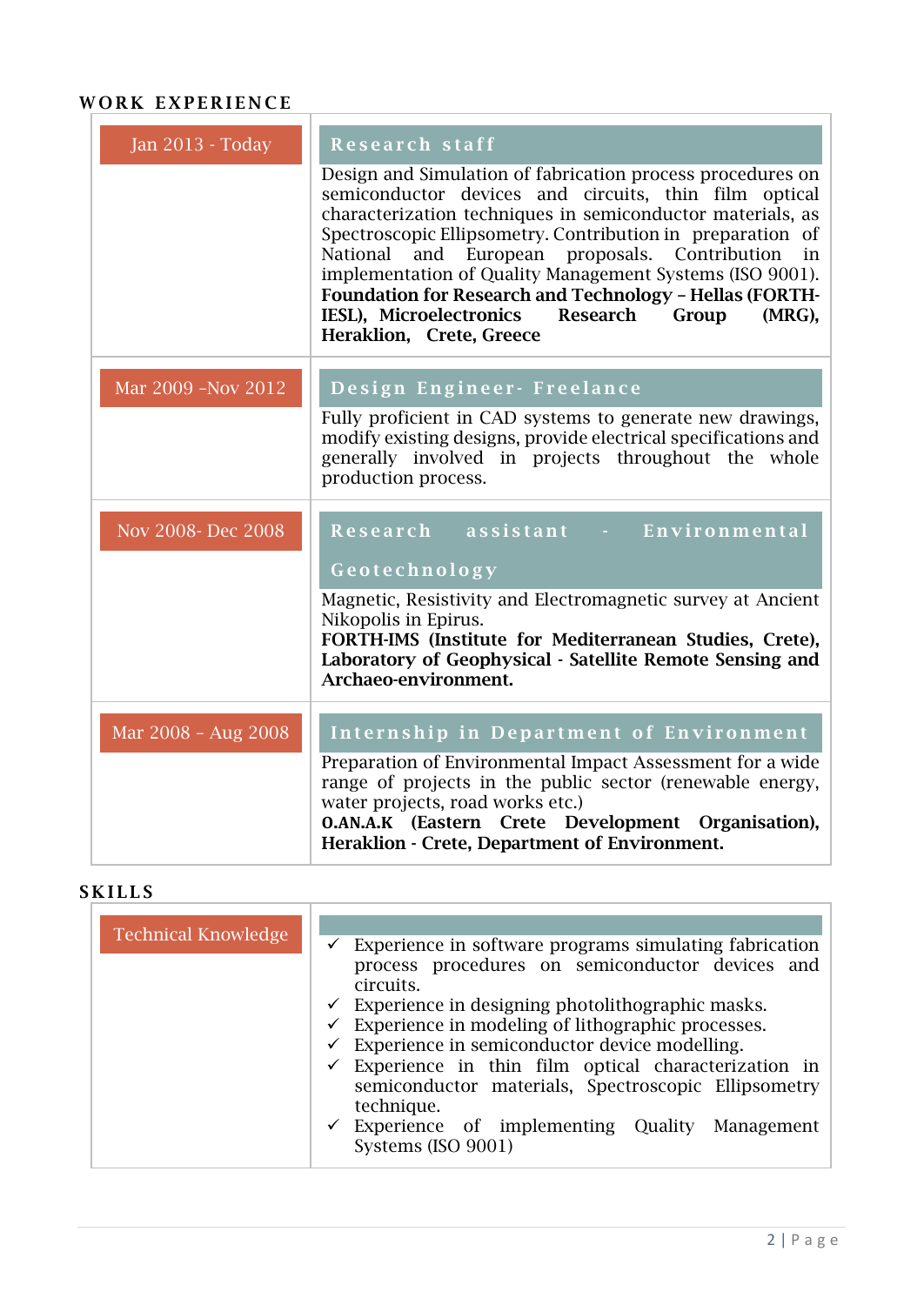| <b>Computer Skills</b> | $\checkmark$ Flow Designer, Phoenix Software (Process<br>Flow            |
|------------------------|--------------------------------------------------------------------------|
|                        | Visualization)                                                           |
|                        | $\checkmark$ CleWin, Phoenix Software (Photolithographic mask<br>design) |
|                        | $\checkmark$ AutoCAD software (2D, 3D computer-aided design              |
|                        | software)                                                                |
|                        | $\checkmark$ PTC Pro Engineer software (3D Design software)              |
|                        | $\checkmark$ Inventor, CAD software (3D Mechanical design software)      |
|                        |                                                                          |
|                        | $\checkmark$ Matlab software (Data Analysis & Visualization,             |
|                        | Programming & Algorithm Development)                                     |
|                        | $\checkmark$ Origin software (Data analysis and graphics software)       |
|                        | $\checkmark$ GIS (ESRI -software program of Geographic Information       |
|                        | System-                                                                  |
|                        | $\checkmark$ MS Windows, MS Office (Word, Excel, PowerPoint,             |
|                        | Microsoft Visio)                                                         |
|                        | $\checkmark$ eQual suite software (ISO 9001 Document control             |
|                        | system)                                                                  |

### LANGUAGES

| English | University of Westminster, EDEXCEL International, Level B2 |
|---------|------------------------------------------------------------|
| German' | Goethe Institut, Zertifikat Deutsch, Level B2              |

# PARTICIPATION IN RESEARCH PROJECTS

| <b>NANO-RF</b>     | <b>COLLABORATIVE - CARBONBASED SMART SYSTEMS</b><br>FOR WIRELESS APPLICATIONS// Επιστημονική<br>συνεργασία στα πλαίσια του έργου NANO RF                                                                                                                                                                                          |
|--------------------|-----------------------------------------------------------------------------------------------------------------------------------------------------------------------------------------------------------------------------------------------------------------------------------------------------------------------------------|
| <b>DECHAD</b>      | DECHAD, ANAIITYEH<br>ΚΑΙ ΧΑΡΑΚΤΗΡΙΣΜΟΣ<br>ΠΡΟΗΓΜΕΝΩΝ ΘΕΡΜΙΚΑ ΑΓΩΓΙΜΩΝ ΣΥΓΚΟΛΛΗΤΙΚΩΝ<br>ΒΑΣΙΣΜΕΝΩΝ<br>$\Sigma$ E<br>ΝΑΝΟΣΩΛΗΝΕΣ<br><b>ANOPAKA</b><br>KAI<br>ΓΡΑΦΕΝΙΟ ΓΙΑ<br>ΕΝΣΩΜΑΤΩΣΗ ΣΕ<br>ΔΙΑΤΑΞΕΙΣ//<br>Σχεδιασμός & Μοντελοποίηση κατασκευαστικών<br>διαδικασιών διατάξεων και κυκλωμάτων από<br>ημιαγωγούς III-V και άνθρακα |
| <b>EINSTEIN</b>    | ΕΙΝΣΤΕΙΝ ΕΛΛΑΔΑ ΡΩΣΙΑ ΔΙΜΕΡΗΣ & ΠΟΛΥΜΕΡΗΣ Ε&Τ<br>ΣΥΝΕΡΓΑΣΙΑ, Πειραματικές και θεωρητικές μελέτες<br>ιδιοτήτων κβαντικών νανοηλεκτρονικών<br>φυσικών<br>συστημάτων χαμηλών διαστάσεων// Σχεδιασμός και<br>μοντελοποίηση διεργασιών<br>κατασκευής<br>νανόηλεκτρονικών διατάξεων                                                     |
| IREL <sub>40</sub> | H2020-ECSEL-2019-1-IA - INTELLIGENT<br>IREL40<br>RELIABILITY 4.0-iREL4.0// Συμβολή στην ανάπτυξη<br>φωτονικών και φωτοακουστικών συστημάτων με τη<br>χρήση παλμικών ή συνεχών πηγών                                                                                                                                               |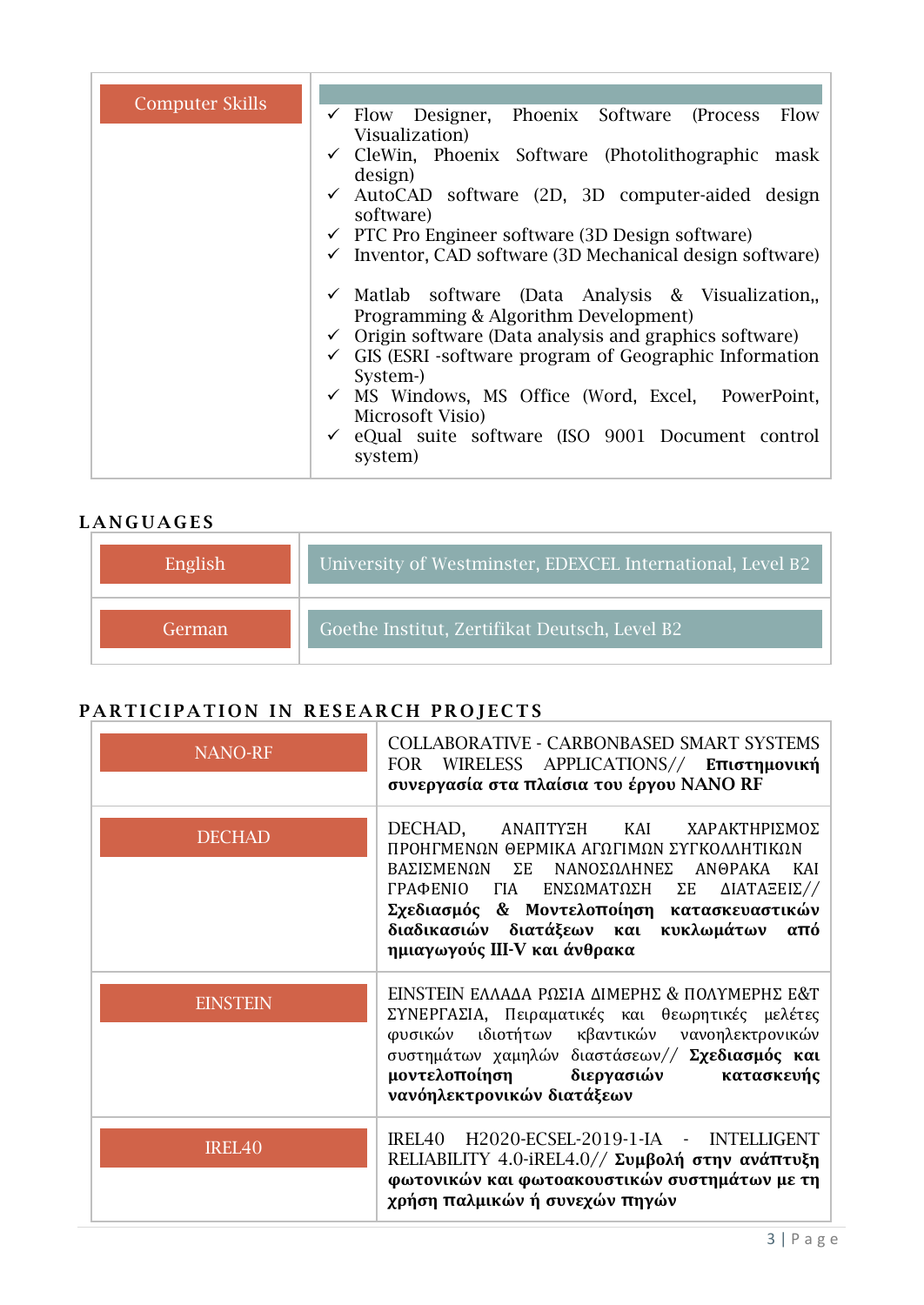| <b>RADAR</b> | ΡΑΝΤΑΡ - ΕΤΕΡΟΓΕΝΗ ΤΡΙΣΔΙΑΣΤΑΤΗ ΟΛΟΚΛΗΡΩΣΗ ΜΕ<br>ΧΡΗΣΗ ΡΗΞΙΚΕΛΕΥΘΩΝ ΝΑΝΟΤΕΧΝΟΛΟΓΙΩΝ ΓΙΑ ΤΗ ΝΕΑ |  |
|--------------|------------------------------------------------------------------------------------------------|--|
|              | ΓΕΝΙΑ ΜΙΚΡΟΚΥΜΑΤΙΚΩΝ ΠΟΜΠΟΔΕΚΤΩΝ ΙΣΧΥΟΣ//                                                      |  |
|              | Σχεδιασμός και μοντελοποίηση διεργασιών<br>κατασκευής νανοηλεκτρονικών διατάξεων               |  |

#### PUBLICATIONS

| Published work                                       | Long-term stability of transparent $n/p$ ZnO<br>homojunctions grown by rf-sputtering at room-<br>temperature<br>E. Aperathitis, V. Kampylafka, A. Kostopoulos, M.<br>Modreanu, M. Schmidt, E. Gagaoudakis,<br>К.<br>Tsagaraki, V. Kontomitrou, G. Konstantinidis, G.<br>Deligeorgis, G. Kiriakidis, Journal of Materiomics,<br>Volume 5, Issue 3, September 2019, Pages 428-<br>435, DOI: 10.1016/j.jmat.2019.02.006 |
|------------------------------------------------------|----------------------------------------------------------------------------------------------------------------------------------------------------------------------------------------------------------------------------------------------------------------------------------------------------------------------------------------------------------------------------------------------------------------------|
|                                                      | microneedles based dry electrodes<br>$SU-8$<br>for Electroencephalogram<br>G. Stavrinidis, K. Michelakis, V. Kontomitrou, G.<br>Giannakakis, M. Sevrisarianos, G. Sevrisarianos, N.<br>Chaniotakis, Y. Alifragis and G. Konstantinidis,<br>Microelectronic Engineering, Volume 159, 15 June<br>2016, Pages 114-120,<br>DOI: 10.1016/j.mee.2016.02.062                                                                |
| Presentations at<br><b>International Conferences</b> | Sputtered ZnO nanostructure homojunctions<br>fabricated<br>on room temperature pre-patterned<br>substrates<br>G. Deligeorgis, V. Kampylafka, A. Kostopoulos, M.<br>Modreanu, M. Schmidt, E. Gagaoudakis,<br>K.<br>Tsagaraki, V. Kontomitrou, G. Konstantinidis, G.<br>Kiriakidis, E. Aperathitis, 45th International<br>Conference on Micro & Nano Engineering (MNE<br>2019), 23-26, September 2019, Rhodes Greece   |
|                                                      | Functional metal oxides for smart and energy<br>autonomous windows<br>V. Kampylafka, I. Kortidis, A. Kostopoulos, K.<br>Tsagaraki, V. Kontomitrou, G. Konstantinidis, G.<br>Deligeorgis, E. Gagaoudakis, G.<br>Michail, G. Kiriakidis, M. Modreanu, M. Schmidt, E.<br>Aperathitis, Silver Jubilee Assembly of Advanced<br>Materials Congress, 24-27 March 2019, Stockholm,<br>Sweden                                 |
| <b>Presentations at National</b><br>Conferences      | Airborne<br>Microbial Concentrations<br>and<br><b>PM10</b><br>Levels in Air Conditioned Offices<br>V. Kontomitrou, A. Maragkou, M. Lazaridis, M.<br>Vrachopoulos, and E. Katsivela, E-Proceedings of the<br>European Aerosol Conference, 2008 (EAC 2008),<br>Thessaloniki, Greece, Abstract T02A113P                                                                                                                 |